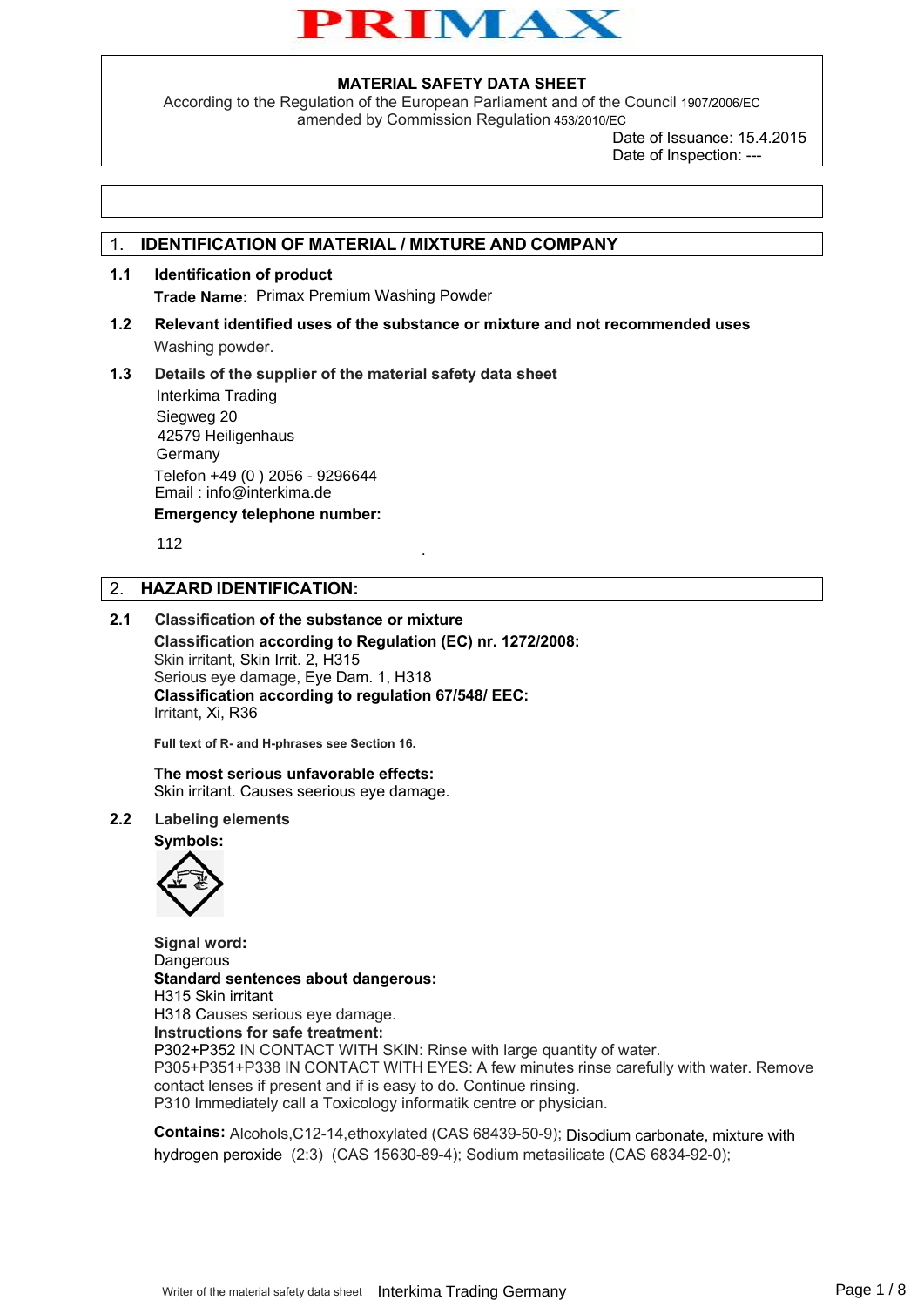

According to the Regulation of the European Parliament and of the Council 1907/2006/EC amended by Commission Regulation 453/2010/EC

Date of Issuance: 15.4.2015 Date of Inspection: ---

benzenesulfonic acid, 4-C10-13- sec. alkyl derivatives (CAS 85536-14-7); Natriumdodecylbenzensulfonat (CAS 25155-30-0/68411-30-3); less than 5% anionic surfactants; less than 5% non-ionic surfactants; less than 5% of zeolites; less than 5% soap; less than 5% of bleaching agents based on oxygen; enzymes; optical brighteners;perfume.

## **2.3 Other dangerous**

It isn´t known.

## 3. **COMPOSITION / INFORMATIONS ABOUT INGREDIENTS**

#### **3.2 Mixtures**

| <b>Name of ingredients</b>                                                                                             | Content v hm% EC No.                                                                                |           | CAS No.                         | Index No.    |  |
|------------------------------------------------------------------------------------------------------------------------|-----------------------------------------------------------------------------------------------------|-----------|---------------------------------|--------------|--|
| sodium carbonate                                                                                                       | $3 - 8$                                                                                             | 207-838-8 | 497-19-8                        | 011-005-00-2 |  |
| Classification according to regulation 67/548/ECC:                                                                     |                                                                                                     |           |                                 |              |  |
| Irritant, Xi, R36<br>Classification according to regulation 1272/2008/EC:                                              |                                                                                                     |           |                                 |              |  |
| Eye irritation, Eye Irrit. 2, H319                                                                                     |                                                                                                     |           |                                 |              |  |
| Alcohols, C12-14, ethoxylated                                                                                          | <1                                                                                                  | polymer   | 68439-50-9                      |              |  |
| <b>Classification according to regulation 67/548/ECC:</b>                                                              |                                                                                                     |           |                                 |              |  |
| Unhealthy, Xn, R22                                                                                                     |                                                                                                     |           |                                 |              |  |
| Irritant, Xi, R41                                                                                                      |                                                                                                     |           |                                 |              |  |
| Dangerous for environment, R52/53                                                                                      |                                                                                                     |           |                                 |              |  |
| Classification according to regulation 1272/2008/EC:                                                                   |                                                                                                     |           |                                 |              |  |
| Acute toxicity, oral, Acute Tox. 4, H302                                                                               |                                                                                                     |           |                                 |              |  |
| Serious eye damage, Eye Dam. 1, H318                                                                                   |                                                                                                     |           |                                 |              |  |
| Dangerous for aquatic environment, Aquatic Chronic 3, H412<br>Disodium carbonate, mixture with hydrogen peroxide (2:3) |                                                                                                     |           |                                 |              |  |
|                                                                                                                        | <1                                                                                                  | 239-707-6 | 15630-89-4                      |              |  |
|                                                                                                                        |                                                                                                     |           | REACH RN: 01-2119457268-30-xxxx |              |  |
| <b>Classification according to regulation 67/548/ECC:</b>                                                              |                                                                                                     |           |                                 |              |  |
| Oxidising, O, R8                                                                                                       |                                                                                                     |           |                                 |              |  |
| Unhealthy, Xn, R22                                                                                                     |                                                                                                     |           |                                 |              |  |
| Irritant, Xi, R41                                                                                                      |                                                                                                     |           |                                 |              |  |
| Classification according to regulation 1272/2008/EC:                                                                   |                                                                                                     |           |                                 |              |  |
| Oxidising solid, Ox. Sol. 2, H272                                                                                      |                                                                                                     |           |                                 |              |  |
| Acute toxicity, oral, Acute Tox. 4, H302<br>Serious eye damage, Eye Dam. 1, H318                                       |                                                                                                     |           |                                 |              |  |
| sodium metasilicate                                                                                                    | <1                                                                                                  | 229-912-9 | 6834-92-0                       |              |  |
|                                                                                                                        |                                                                                                     |           | REACH RN: 01-2119449811-37-xxxx |              |  |
| <b>Classification according to regulation 67/548/ECC:</b>                                                              |                                                                                                     |           |                                 |              |  |
| Caustic, C, R34                                                                                                        |                                                                                                     |           |                                 |              |  |
| Irritant, Xi, R37                                                                                                      |                                                                                                     |           |                                 |              |  |
| Classification according to regulation 1272/2008/EC:                                                                   |                                                                                                     |           |                                 |              |  |
| Corrosive for metals, Met. Corr. 1, H290                                                                               |                                                                                                     |           |                                 |              |  |
| Corrosive for skin, Skin Corr. 1B, H314<br>Toxicity for special target organs - single exposure, STOT SE 3, H335       |                                                                                                     |           |                                 |              |  |
| Benzenesulfonic acid, 4-C10-13- sec. alkyl derivatives                                                                 |                                                                                                     |           |                                 |              |  |
|                                                                                                                        | <1                                                                                                  | 287-494-3 | 85536-14-7                      | $---$        |  |
|                                                                                                                        |                                                                                                     |           |                                 |              |  |
|                                                                                                                        | <b>REACH RN: 01-2119490234-40-xxxx</b><br><b>Classification according to regulation 67/548/ECC:</b> |           |                                 |              |  |
| Unhealty, Xn, R22                                                                                                      |                                                                                                     |           |                                 |              |  |
| Corrosive, C, R34                                                                                                      |                                                                                                     |           |                                 |              |  |
| Dangerous for environment, R52/53                                                                                      |                                                                                                     |           |                                 |              |  |
|                                                                                                                        |                                                                                                     |           |                                 |              |  |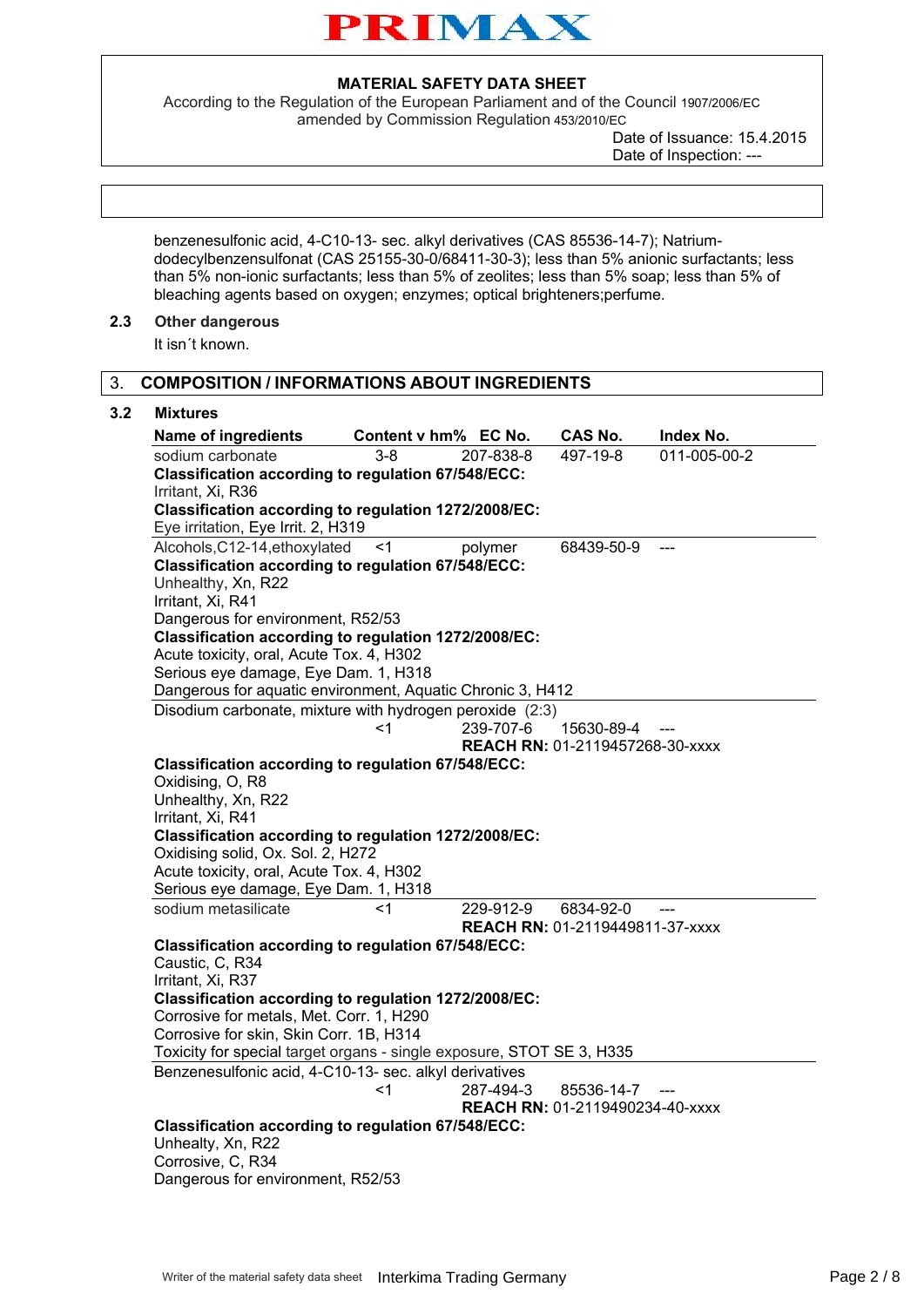

According to the Regulation of the European Parliament and of the Council 1907/2006/EC amended by Commission Regulation 453/2010/EC

> Date of Issuance: 15.4.2015 Date of Inspection: --

| Classification according to regulation 1272/2008/EC:<br>Acute toxicity, oral, Acute Tox. 4, H302<br>Corrosive for skin, Skin Corr. 1C, H314<br>Dangerous for aquatic environment, Aquatic Chronic 3, H412 |           |                       |  |  |
|-----------------------------------------------------------------------------------------------------------------------------------------------------------------------------------------------------------|-----------|-----------------------|--|--|
| Natrium-dodecylbenzensulfonát                                                                                                                                                                             |           |                       |  |  |
| <1                                                                                                                                                                                                        | 264-680-4 | 25155-30-0/68411-30-3 |  |  |
| <b>Classification according to regulation 67/548/ECC:</b>                                                                                                                                                 |           |                       |  |  |
| Unhealthy, Xn, R22                                                                                                                                                                                        |           |                       |  |  |
| Irritant, Xi, R38-41                                                                                                                                                                                      |           |                       |  |  |
| Classification according to regulation 1272/2008/EC:                                                                                                                                                      |           |                       |  |  |
| Acute toxicity, oral, Acute Tox. 4, H302                                                                                                                                                                  |           |                       |  |  |
| Skin irritant, Skin Irrit. 2, H315                                                                                                                                                                        |           |                       |  |  |
| Serious eye damage, Eye Dam. 1, H318                                                                                                                                                                      |           |                       |  |  |

**Full text of R- and H-phrases mentioned in Section 16.** 

## 4. **FIRST AID INSTRUCTIONS:**

#### **4.1 Description of first aid**

**Inhalation:** Move injured individual to fresh air. Seek medical advice.

Skin contact: Take off contaminated clothing. Wash the affected area with plenty of water. If the irritation persists seek medical advice.

Eye contact: Immediately start to flush the eye with water, rinse for at least 30 minutes. Remove contact lenses, if it can be removed easily, and continue flushing. Eyelids keep opened to wash the entire surface of the eye and eyelids. Seek medical advice immediately.

Ingestion: Do not induce vomiting. Person unconscious or convulsing dont give anything by mouth. If possible, give activated carbon in a small amount (1 to 2 crushed tablets). In event of difficulties seek medical advice.

#### **4.2 Most important acute and delayed symptoms and effects**

Causes serious eye damage. Causes skin irritation.

**4.3 Instruction regarding to immediately medical help and special treatment**

In eye contact requires immediate medical help.

#### 5. **FIRE-FIGHTING MEASURES**

#### **5.1 Fire extinguishers**

In case of fire use water, foam, sand, dry chemical powder, CO2. **Unsuitable fire extinguishers**: full water jet.

**5.2 Special dangerous arising from the substance or mixture** In case of fire may form carbon dioxide, carbon monoxide. In case of fire, do not inhale smoke.

### **5.3 Advice for firefighters**

Firefighters must wear fire-resistant protective equipment, if needed breathing apparatus. Unauthorised persons dissipate outside the affected area. Containers exposed to fire cool with water.

## 6. **ACCIDENTAL RELEASE MEASURES**

6.1 **Safety precautions for the protection of persons, protective equipment and emergency procedures.** Avoid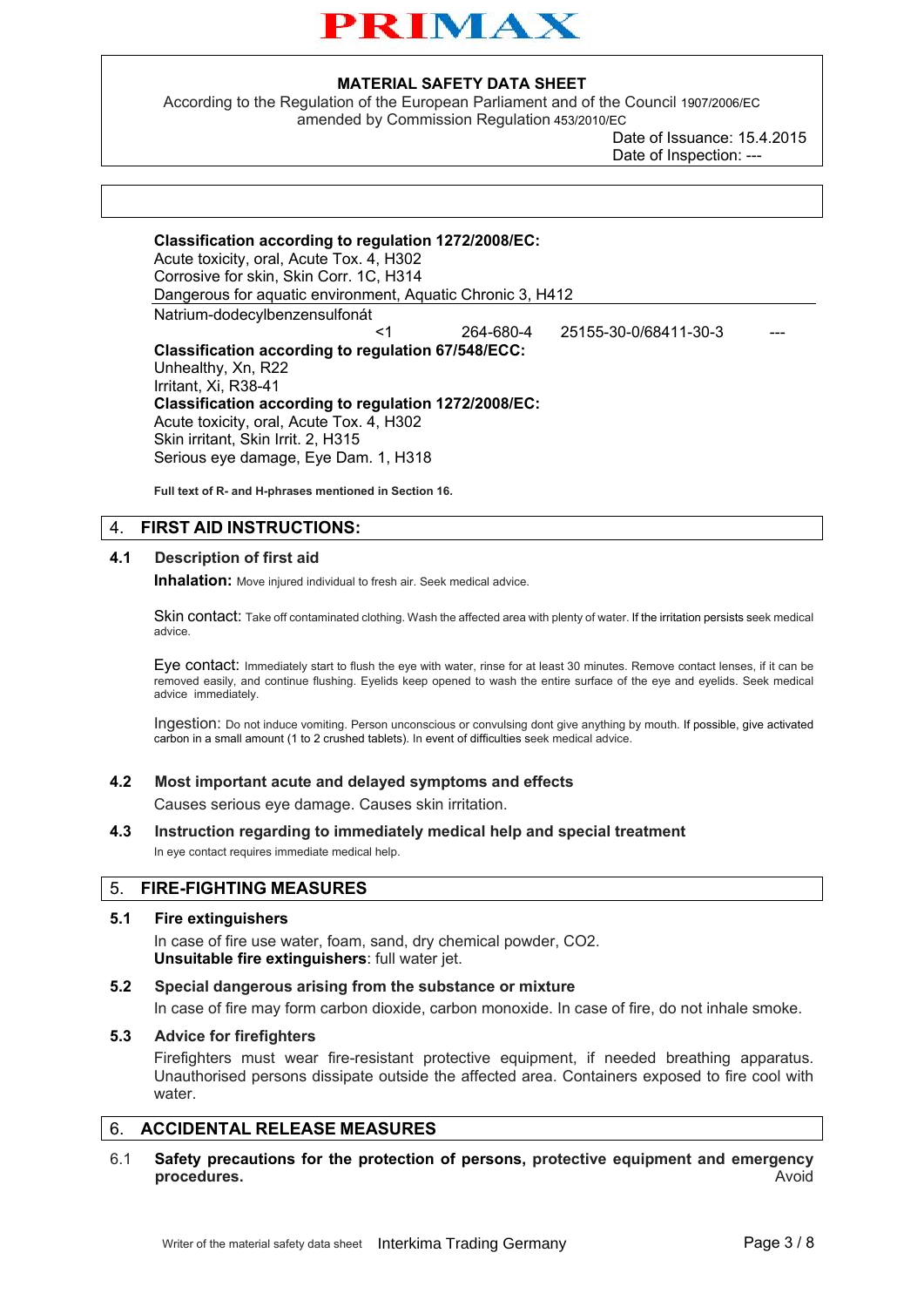

According to the Regulation of the European Parliament and of the Council 1907/2006/EC amended by Commission Regulation 453/2010/EC

> Date of Issuance: 15.4.2015 Date of Inspection: ---

contact with skin and eyes. Do not breathe dust. Use personal protective equipment, see Section 8. Unauthorized personnel dissipate outside the affected area.

### **6.2 Environmental precautions:**

Prevent entry into the drains or waterways.

**6.3 Recommended cleaning and disposal methods:** 

Stop leak if possible. Leak substances pick up or sweep and place in a suitable closable container. Dispose in accordance with Section 13. Clean the affected area with plenty of water.

#### **6.4 Reference to other sections**

Section 7 for handling, Section 8 for personal protective equipment, Section 13 for removal.

## 7. **HANDLING AND STORAGE**

#### **7.1 Precautions for safe handling**

When handling do not eat, drink or smoke. Avoid contact with skin and eyes. Do not breathe dust. For incompatible materials, see Section 10. After handling wash hands thoroughly.

**7.2 Conditions for safe storage of materials and mixtures, including incompatible substances and mixtures**

Store in accordance with local regulations. Store on a dry place. Keep away from food, drinks and feeds.

**7.3 Specific end use / Specific end uses**

See section 1.

## 8. **RESTRICTION EXPOSURE / PERSONAL PROTECTIVE EQUIPMENT**

#### **8.1 Control parameters**

NV Czech Republic no. 361/2007 Coll., As amended: *Carbonates and bicarbonates of sodium and potassium: PEL 5 mg / m3 WEL 10 mg / m3.* PEL - permissible exposure limit; NPK-P - highest permissible concentration in the workplace.

#### **DNEL (derived levels at which no adverse effects):**

*Disodium carbonate, compound with hydrogen peroxide (2: 3):*  DNEL, workers, dermal, short term: 12.8 mg / cm2 DNEL, workers, inhaled, long-term: 5 mg / m3 DNEL, consumers, dermal, short term: 6.4 mg / cm2 **PNEC (estimate concentrations at which no adverse effects):** *Disodium carbonate, mixture with hydrogen peroxide (2: 3):* PNEC, fresh water: 0.35 mg / l PNEC, sea water: 0.035 mg / l PNEC, occasional leak: 0.035 mg / l PNEC, WWTP: 16.24 mg / l

#### **8.2 Restriction of exposure**

#### **8.2.1 Suitable technical processes**

Ensure good ventilation at the workplace.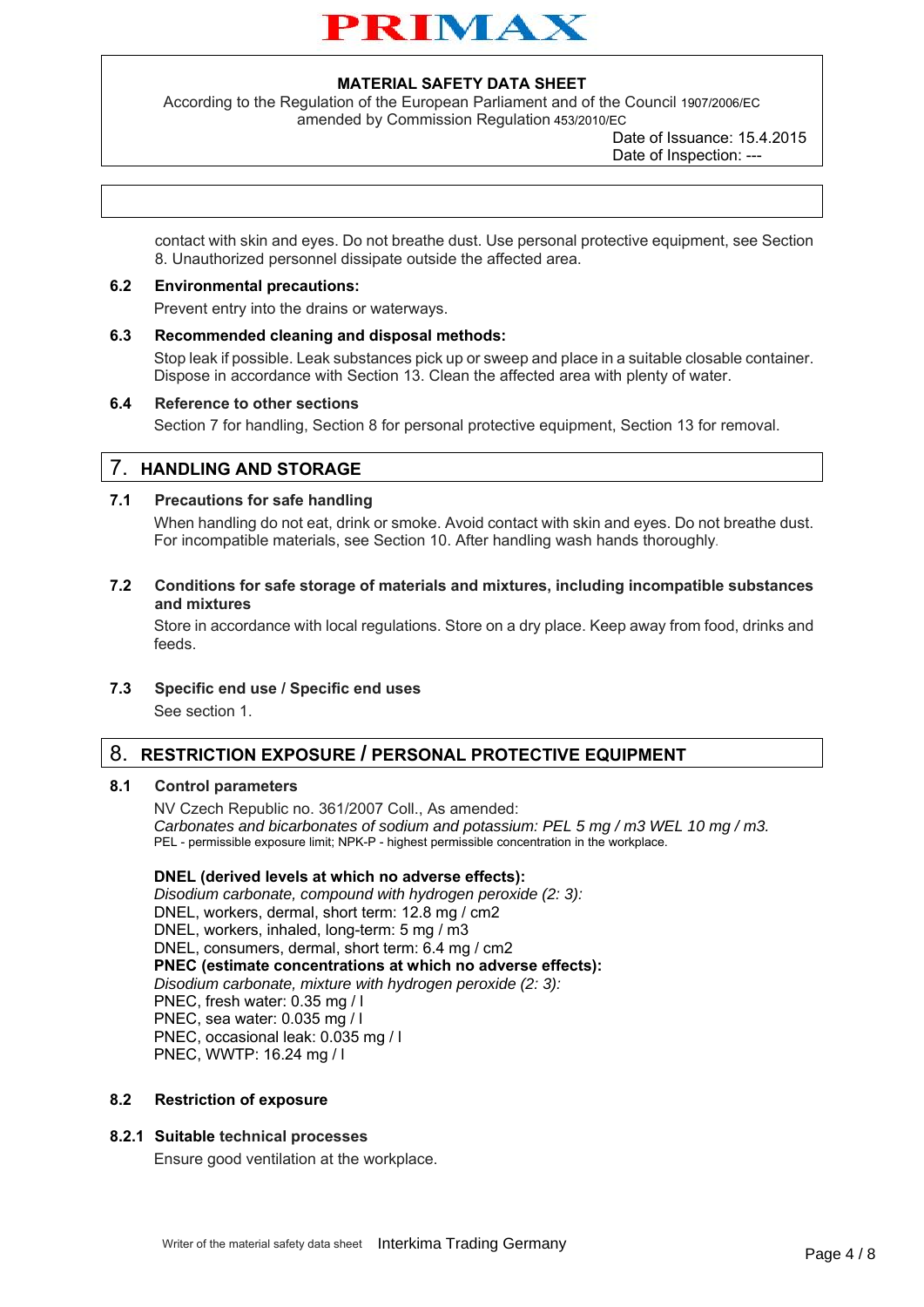

According to the Regulation of the European Parliament and of the Council 1907/2006/EC amended by Commission Regulation 453/2010/EC

> Date of Issuance: 15.4.2015 Date of Inspection: ---

## **8.2.2 Individual protection including personal protective equipment**

Follow the principles of good working hygiene. Avoid contact with skin and eyes. Avoid creating dust. After handling the product wash with soap and water. Near must be installed safety shower and eyewash equipment. When using do not eat, drink or smoke. Contaminated clothes clean thoroughly.

- *a) Protection of face:* When handling larger quantities wear protective goggles.
- *b) Protection of skin:* i) hand not required
	- ii) other parts of body– not required
- *c) Protection of respiratory:* In case of insufficient ventilation use suitable respiratory equipment.
- *d) Thermal dangerous:* data aren´t not avalaible

### **8.2.3 Restriction of enviroment exposure**

Do not flush into surface water or sanitky sewer system.

# 9. **INFORMATION ABOUT PHYSICAL AND CHEMICAL PROPERTIES:**

### **9.1 Informations about basic physical and chemical properties**

| Apperance:<br>Odor:<br>Odour Threshold:<br>pH value:<br>Boiling point (range) (°C):<br>Melting point (range) (°C):<br>Flash point (°C):<br>Evaporation rate:<br>Flammability: | white powder with colored particles<br>floral fragrance<br>undefined<br>9,5-10,5 (1% solution)<br>undefined<br>undefined<br>undefined<br>undefined<br>undefined |
|-------------------------------------------------------------------------------------------------------------------------------------------------------------------------------|-----------------------------------------------------------------------------------------------------------------------------------------------------------------|
| Upper / Lower Limits                                                                                                                                                          |                                                                                                                                                                 |
| Flammability or explosion:                                                                                                                                                    | undefined                                                                                                                                                       |
| Vapor tension:                                                                                                                                                                | undefined                                                                                                                                                       |
| vapor density:                                                                                                                                                                | undefined                                                                                                                                                       |
| Relative density:                                                                                                                                                             | undefined                                                                                                                                                       |
| Solubility in water:                                                                                                                                                          | soluble                                                                                                                                                         |
| <b>Partition coefficient</b>                                                                                                                                                  |                                                                                                                                                                 |
| n-octanol / water:                                                                                                                                                            | undefined                                                                                                                                                       |
| Decomposition Temperature:                                                                                                                                                    | undefined                                                                                                                                                       |
| Viscosity:                                                                                                                                                                    | undefined                                                                                                                                                       |
| explosive properties:                                                                                                                                                         | not explosive                                                                                                                                                   |
| oxidation properties:                                                                                                                                                         | does not have oxidizing properties                                                                                                                              |

### **9.2 Other informations**

Further details are not available.

## 10. **STABILITY AND REACTIVITY**

#### **10.1 Reactivity**

Under normal conditions it is stable.

## **10.2 Chemical stability**

Stable under recommended storage conditions.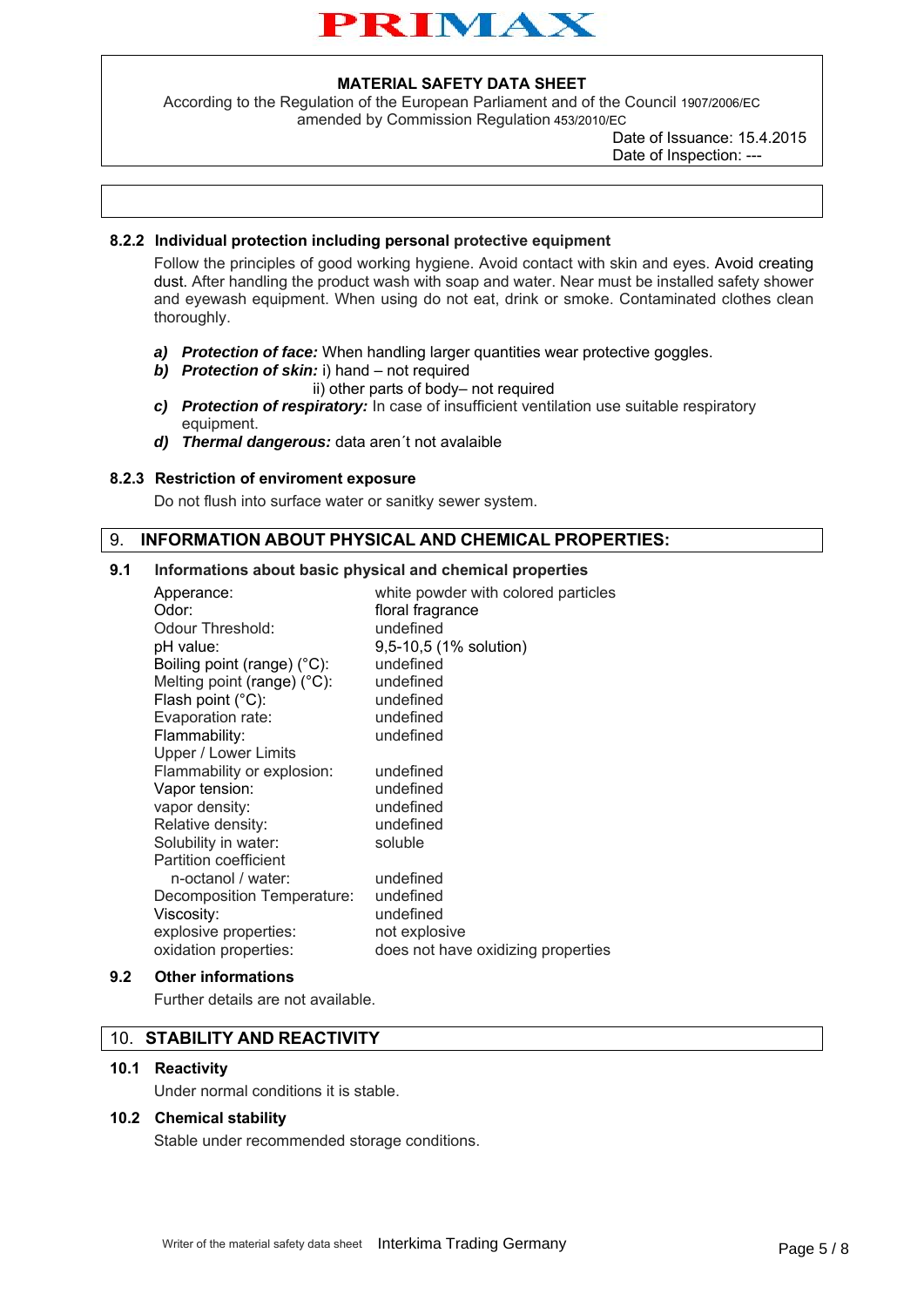

According to the Regulation of the European Parliament and of the Council 1907/2006/EC amended by Commission Regulation 453/2010/EC

> Date of Issuance: 15.4.2015 Date of Inspection: ---

### **10.3 Possibility of dangerous reactions**

Under normal conditions aren´t known dangerous reactions.

#### **10.4 Conditions to avoid**

Aren´t known.

#### **10.5 Incompatible materials**

Keep away from oxidizing agents, strong acids and strong alkalis.

#### **10.6 Hazardous decomposition products**

Decomposition products don´t release under normal conditions.

#### 11. **TOXICOLOGICAL INFORMATIONS**

### **11.1 Information about toxicological effects**

The mixture was not tested. The classification was determined by calculation method. **Acute toxicity:** Mixture does not meet the criteria for classification. *Disodium carbonate, mixture with hydrogen peroxide (2:3):* 

LC50,oral, rat: 1034 mg/kg

*Benzenesulfonic acid, 4-C10-13- sec. alkyl derivatives:* 

| LD50, oral, rat:                    | 1470 mk/kg                                 |
|-------------------------------------|--------------------------------------------|
| <b>Corrosion / irritation:</b>      | Skin irritant.                             |
| Serious eye damage/irritarion:      | Causes serious eye irritation.             |
| Sensitization:                      | Does not meet criteria for classification. |
| Germ cell mutagenicity:             | Does not meet criteria for classification. |
| Carcinogenicity:                    | Does not meet criteria for classification. |
| <b>Reproductive toxicity:</b>       | Does not meet criteria for classification. |
| <b>Toxicity for specific target</b> |                                            |
| organs - single exposure:           | Does not meet criteria for classification. |
| <b>Toxicity for Specific target</b> |                                            |
| organs - repeated exposure:         | Does not meet criteria for classification. |
| <b>Inhalation hazard:</b>           | Does not meet criteria for classification. |
| SAALAALA 41 INIFARMATIAN.           |                                            |

## 12. **ECOLOGICAL INFORMATION:**

#### **12.1 Toxicity**

The mixture was not tested. The classification was determined by calculation method. *Benzenesulfonic acid, 4-C10-13- sec. alkyl derivatives:*  LC50, fis, Lepomis macrochirus, 96h: 1,67 mg/ EC50, Daphnia magna, 48 h: 2,9 mg/kg

#### **12.2 Persistence and degradability**

Data for mixtures aren´t available. The surfactants contained in the product comply with the conditions degradability under Regulation 648/2004 / EC.

## **12.3 Bioaccumulative potential**

There is no potential for bioaccumulation

# **12.4 Mobility in soil**

Data for mixture aren´t available.

**12.5 Results of comparison PBT and vPvB** The mixture contains no PBT or vPvB.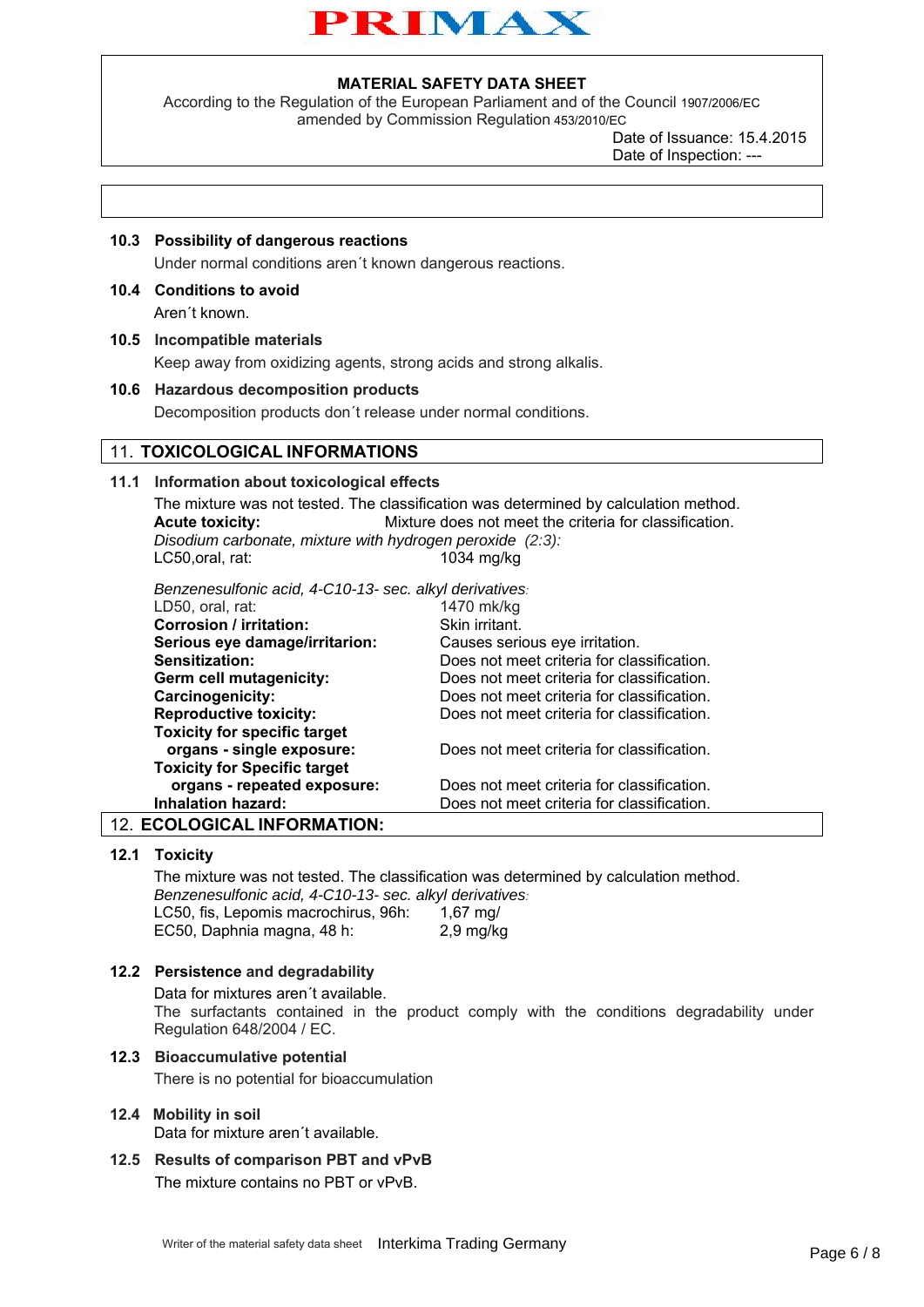

According to the Regulation of the European Parliament and of the Council 1907/2006/EC amended by Commission Regulation 453/2010/EC

> Date of Issuance: 15.4.2015 Date of Inspection: ---

#### **12.4 Other adverse effects**

Does not meet the criteria for classification as dangerous for the environment.

## 13. **INSTRUCTIONS FOR REMOVING**

#### **13.1 Waste treatment methods**

Dispose in accordance with local regulations. Empty containers rinse with water. Do not flush undiluted product into drains or the aquatic environment.

Dispose in accordance with the Waste Act no. 185/2001 Coll., as amended, Decree 381/2001 Coll., Act on Packaging no. 477/2001 Coll. as amended.

According to the European Waste Catalogue, Waste Codes are not specific for product, but specific for application. Waste codes should be assigned by the user, preferably in discussion with the authorities responsible for waste disposal.

## 14. **TRANSPORT INFORMATIONS**

- **14.1 UN number** Not applicable.
- **14.2 UN proper shipping name**

Not applicable.

- **14.3 Transport hazard class/classes**  Not applicable
- **14.4 Packing group**  Not applicable.
- **14.5 Environmental hazards** Not applicable.
- **14.6 Special precautions for user** Data aren´t available.
- **14.7 Transport in bulk according to Annex II of MARPOL73 / 78 and the IBC Code**  Not applicable.

## 15. **REGULATORY INFORMATIONS**

### **15.1 Regulations concerning safety, health and environmental regulations / specific legislation for the substance or mixture**

Regulation of the European Parliament and Council (EC) no. 1907/2006 (REACH), Regulation of the European Parliament and Council (EC) no. 1272/2008 (CLP), Regulation of the European Parliament and Council (EC) no. 648/2004 on detergents, Act no. 350/2011 Coll. on chemical substances and mixtures, and on amending certain acts as amended, Act no. 258/2000 Coll. on public health protection, as amended.

#### **15.2 15.2 Chemical Safety Assessment**

It has not been done.